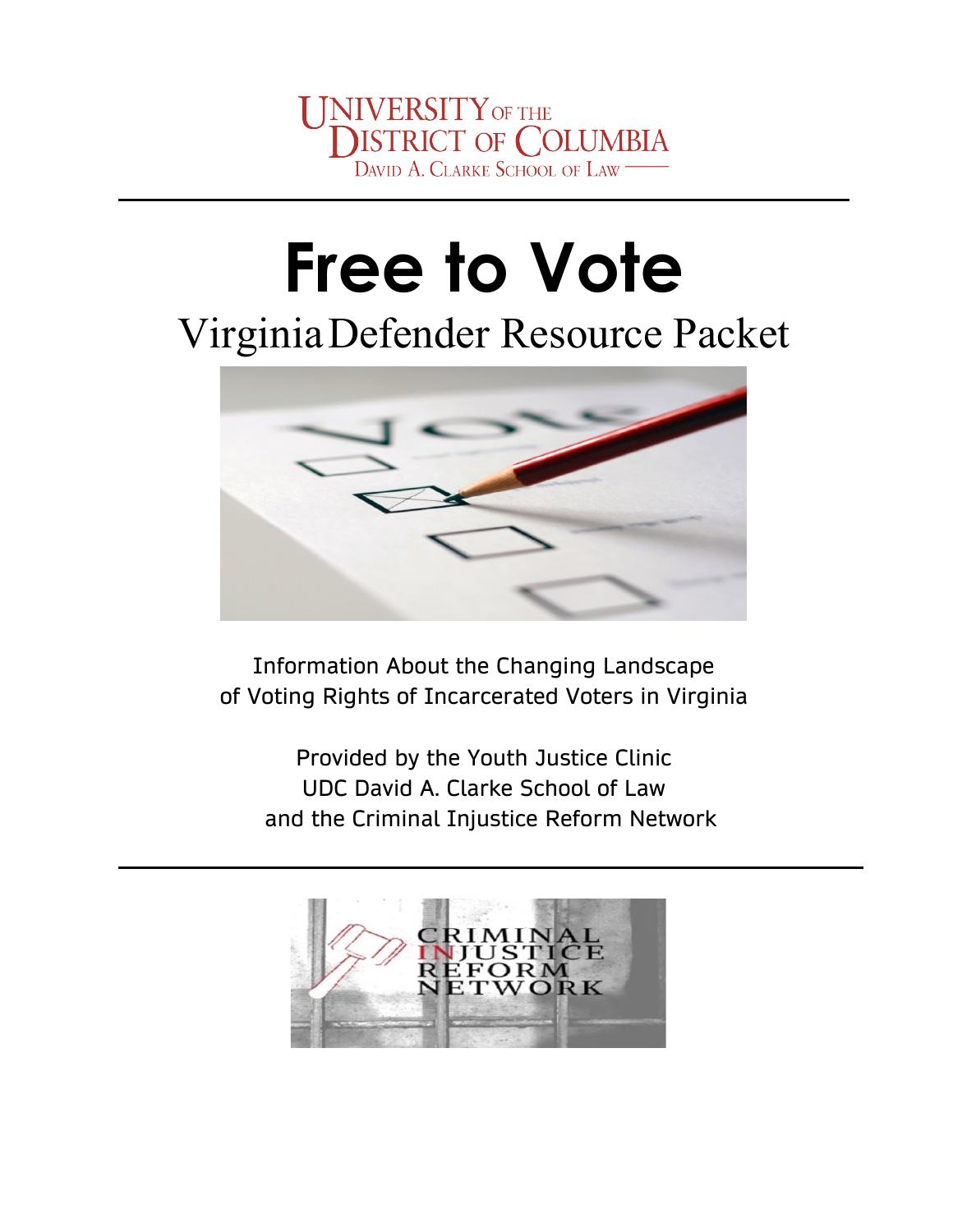#### **IN NUMBERS From the Prison Policy Initiative:**

**While most people in jail can legally vote, few do.[i](#page-5-0)**

- **On any given day, approximately 700,000 individuals are held in local jails, and many have the right to vote.[ii](#page-5-1)**
- **The vast majority of those held in local jails have not been convicted of the charges on which they are being held. [iii](#page-5-2)**
- **Most people serving time in jail for a conviction have been found guilty of misdemeanor offenses, which very rarely disqualify anyone from voting[.iv](#page-5-3)**
- **Several systemic and structural barriers prevent eligible Americans from voting, such as registration deadlines, voter ID laws, limited access to registration forms, jail mail delays, and fear ballot secrecy will be compromised. [v](#page-5-4)**

October 26, 2021

Dear Defenders,

We are one week away from election day  $-$  a significant date in our representative form of government. Voting is one of the fundamental features of our democracy. However, people who are incarcerated – even if otherwise eligible to vote – are often prevented from exercising their voting rights. This is because barriers to voting in jail can create "*de facto* disenfranchisement."

The U.S. Constitution permits people to vote unless they are otherwise ineligible due to age or citizenship status. Yet government actors often fail to honor the voting rights of those detained in jails. Many jail superintendents neglect to: disseminate voting rights information, invite registrars to facilitate registration of eligible voters in their facilities, help eligible individuals apply for an absentee ballot, or take other steps to protect the voting rights of all eligible voters in their jails.

This year, 2021, marks the  $50<sup>th</sup>$  anniversary of the ratification of the 26th Amendment, which extends the right to vote to all citizens age 18 and older. The UDC Youth Justice Clinic is seeking to highlight the impact of this amendment as we engage in public education efforts and join with community partners on justice initiatives.

Problems with voting in jail also disproportionately impact communities of color. The racism inherent in mass incarceration impacts people of all ages – including those between 18 and 21 years old, who were intended to enjoy the promise of the  $26<sup>th</sup>$  Amendment. We join with others seeking to identify and respond to laws and practices that undermine the voting rights of systemimpacted individuals – including emerging adults.

Currently, efforts are underway to encourage policymakers, election officials, and sheriffs to ensure people in jail can vote. This information packet is directed towards defenders to educate them about another potential consequence of pre-trial detention – *de facto* disenfranchisement – and offers some information that might be useful to advocacy efforts at the bail hearing stage and beyond.

Solidarity,

Youth Justice Clinic University of the District of Columbia David A. Clarke School of Law https://law.udc.edu/youthjusticeclinic/ 202-274-5073

Criminal Injustice Reform Network https://cirnva.wixsite.com/website/meet-c-i-r-n [cirnva@gmail.com](mailto:cirnva@gmail.com) 804-220-1029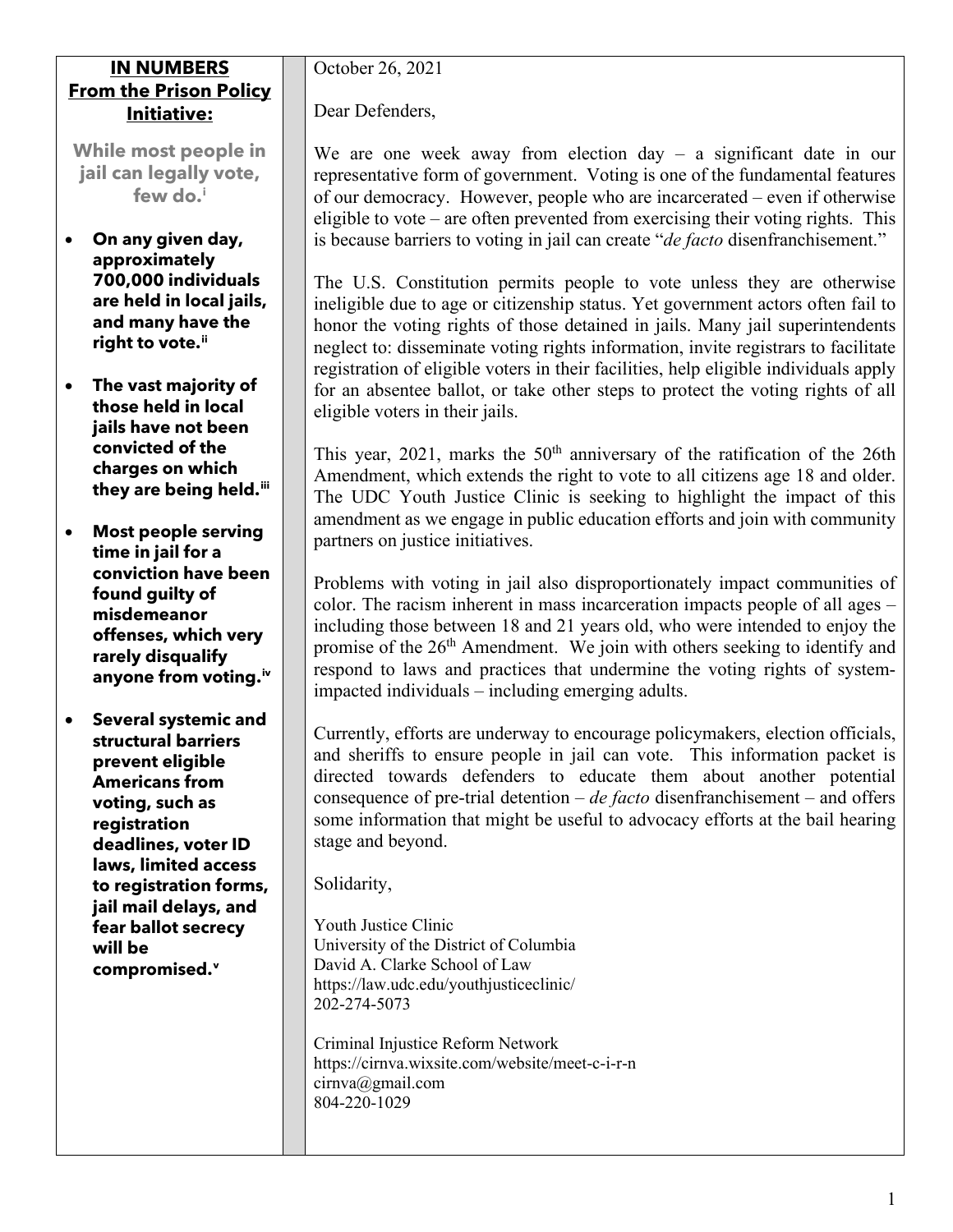### **Virginia: Jail Voting Laws**



Several recent developments have shaped the landscape of voting for those who are detained or incarcerated in Virginia. Despite recent efforts to amend the Virginia State Constitution to restore voting rights to nearly 70,000 disenfranchised citizens with felony convictions, those who are incarcerated pretrial and otherwise eligible to vote may still face barriers to exercising their right to vote.

For instance, up until last year Virginia law provided that any person "confined while awaiting trial or for having been convicted of a misdemeanor" could seek an absentee ballot if their trial or release date was scheduled within three days of an election.<sup>[vi](#page-5-5)</sup> Additionally, under some circumstances, registered voters awaiting trial could request to be taken to a polling site by jail officials on Election Day.<sup>[vii](#page-5-6)</sup>

Following the 2020 amendments to Section 24.2-700, Virginia law no longer provides for the option of being taken to a polling place and is generally silent on the other voting rights of detained persons in the state.

Without reference to persons confined pre-trial, the law simply provides that "[a]ny registered voter may vote by absentee ballot…in any election in which he is qualified to vote." The Virginia Department of Elections indicates that October 22, 2021, was the "[d]eadline to apply for a ballot to be mailed to you."<sup>[viii](#page-5-7)</sup>

As a result of this legal landscape, people recently arrested may be denied a mechanism to vote. Anyone detained after October 22 is generally ineligible to apply for an absentee ballot. Election law provisions no longer reference transportation from jail to a local polling place to cast ballots.

While Virginia does have an emergency application provision, its failure to make any reference to pretrial detention as an "emergency" may preclude its use for those arrested and detained. Even if incarceration was considered an emergency that could support a request for a belated absentee ballot, the confusing and cumbersome provisions relating to emergency absentee ballot processing would almost certainly prevent incarcerated persons from successfully casting their votes.<sup>[ix](#page-5-8)</sup>

### More About Incarceration in Virginia

- **Virginia's incarceration rate is much higher than the incarceration rates of many countries including Canada, France, Italy, and Denmark combined.[x](#page-5-9)**
- **It is likely that over 60,000 people from Virginia are currently behind bars[xi](#page-5-10)**
- **Over 20,000 of those people are likely held in local jails[xii](#page-5-11)**
- **111,000 people are booked into local Virginia jails, annually[xiii](#page-5-12)**
- **Black people are overrepresented in Virginia's jails. In 2015, although they accounted for 20% of the general population, they made up 43% of the state's jail population.[xiv](#page-5-13)**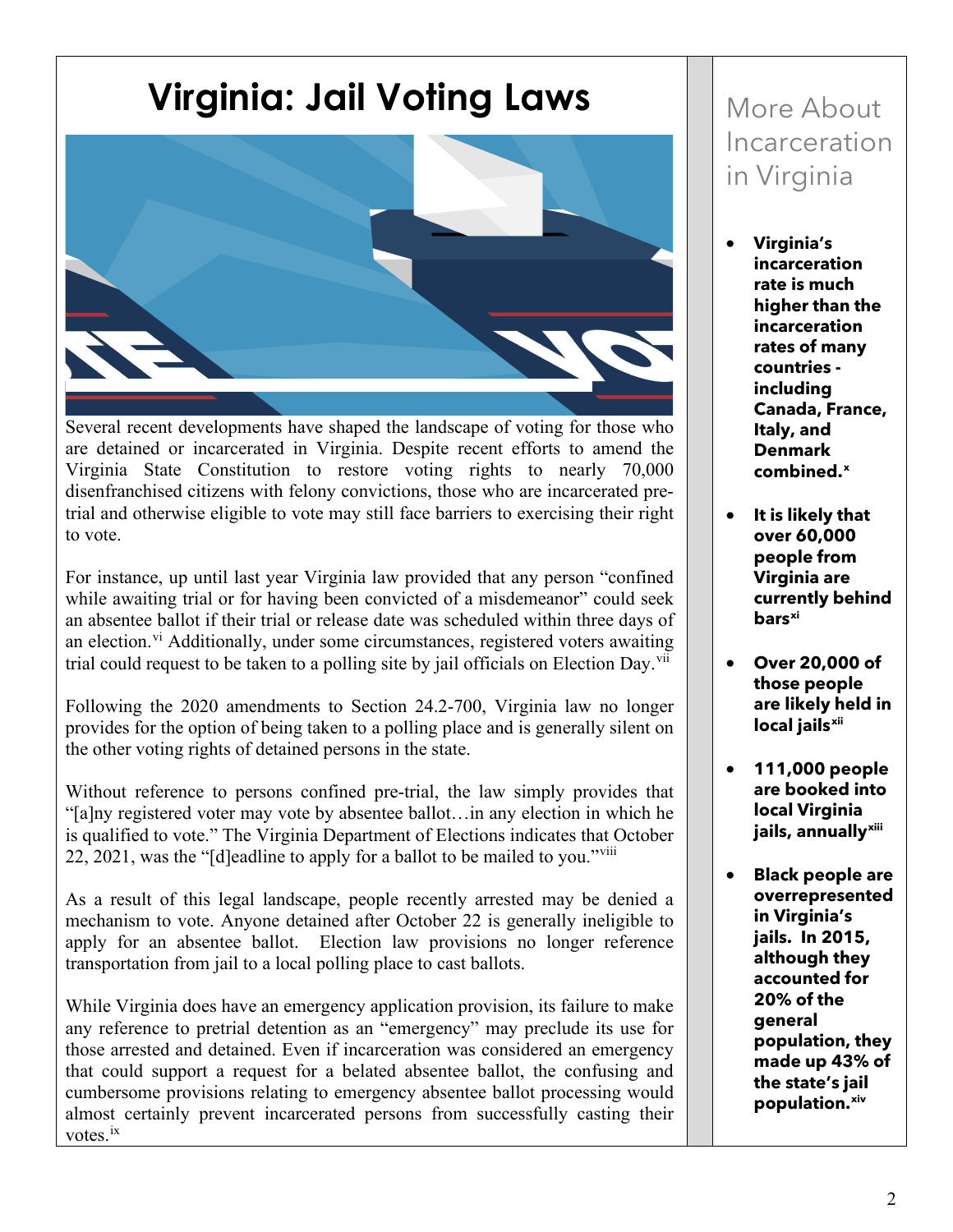## **Voting-Related Reasons that May Help Support Pre-Trial Release**

#### **Constitutional**

- Taking away the voting rights of an otherwise eligible person awaiting trial violates the foundational norms of the U.S. criminal legal system, particularly the presumption of innocence afforded to individuals who are accused of a crime.
- Protecting the right to vote for people detained in jail while awaiting trial is particularly important because felony charges can be dismissed or reduced to lesser charges that do not trigger disenfranchisement.
- The Virginia legislature has taken steps to amend the state's constitution to restore voting rights due to felony disenfranchisement. Courts, therefore, should want to protect this right for Virginians who are not yet convicted.
- The vote of someone who is detained is as valuable as any other citizen.

#### **Barriers to Voting in Jail**

- Virginia law formerly bestowed a clear duty on sheriffs and superintendents to honor the voting rights of detained persons. While removal of the transportation provision of Section 24.2-700 signals an elimination of the affirmative obligation of Virginia sheriffs to provide poll access to voters awaiting trial and detained in local jails, the 2020 amendments to Section 24.2-700, do not seem to diminish an eligible individual's fundamental right to cast a ballot.
- The last day to seek an absentee ballot during this election cycle was October 22, 2021, absent a legally recognized emergency. Those arrested on or after this date would appear unable to avail themselves of the absentee process.

#### **Maintaining Community Ties**

- In addition to protecting personal rights and liberties, voting also allows individuals to remain connected to their communities and enables them to meaningfully engage with the election processes and systems that make decisions about their lives.
- Civic engagement has been promoted to reduce recidivism and support public safety goals. $x<sub>v</sub>$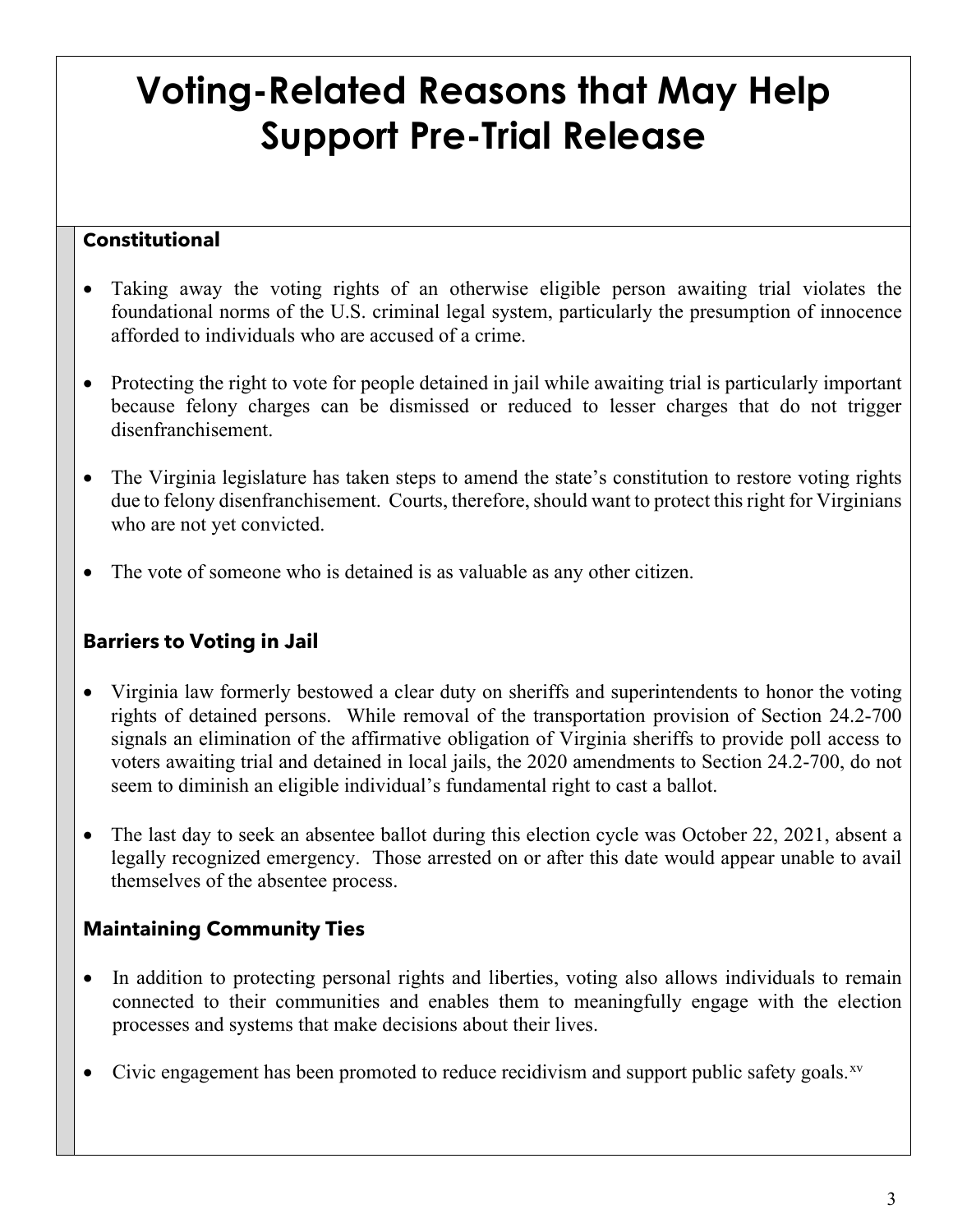#### **The Federal Model**

- A March 7, 2021, executive order issued by President Joseph Biden instructs the U.S. Department of Justice to facilitate voting for eligible voters in federal custody. The order commands agencies to expand access to voting by considering ways to allow citizens to register, get information, and access voting.<sup>[xvi](#page-5-15)</sup>
- This order demonstrates a commitment to voting access throughout the federal system. The statelevel system in Virginia should, similarly, make efforts to expand voter access.
- The order targets people who are in the criminal legal system and who are eligible to vote.
- Failure of localities to follow this order can create differential treatment between those who are in custody for federal charges versus state charges.

#### RESPONDING TO QUESTIONS

Many criminal justice stakeholders and others are not familiar with the ways that pretrial incarceration can result in *de facto* disenfranchisement. Here are some questions you may encounter and potential responses.

#### Question: Why can't registered voters just vote absentee from jail?

Response: A voter requesting an absentee ballot must apply within 11 days of an Election, we are within X days of Election Day. That is, the deadline this year to seek an absentee ballot was October 22, 2021.

#### Question: Can't they obtain an absentee ballot under emergency excuse rules?

Response: Virginia law does not expressly mention incarceration as an emergency supporting belated absentee ballot requests. In addition, the onerous requirements for obtaining and casting emergency ballots makes it essentially impossible to comply while in jail.

Challenge: Why isn't loss of voting an appropriate consequence for the decision to do X? Response: The presumption of innocence must be afforded to any person accused of a crime. Those who have only been accused have not yet been convicted.

Question: Voting occurs on one day. Shouldn't the accused return to custody after voting? Response: Election Day does not necessarily end the voting process. A voter may want to make sure their vote is counted and free access to election officials, telephones, and/or websites may help them to do so.